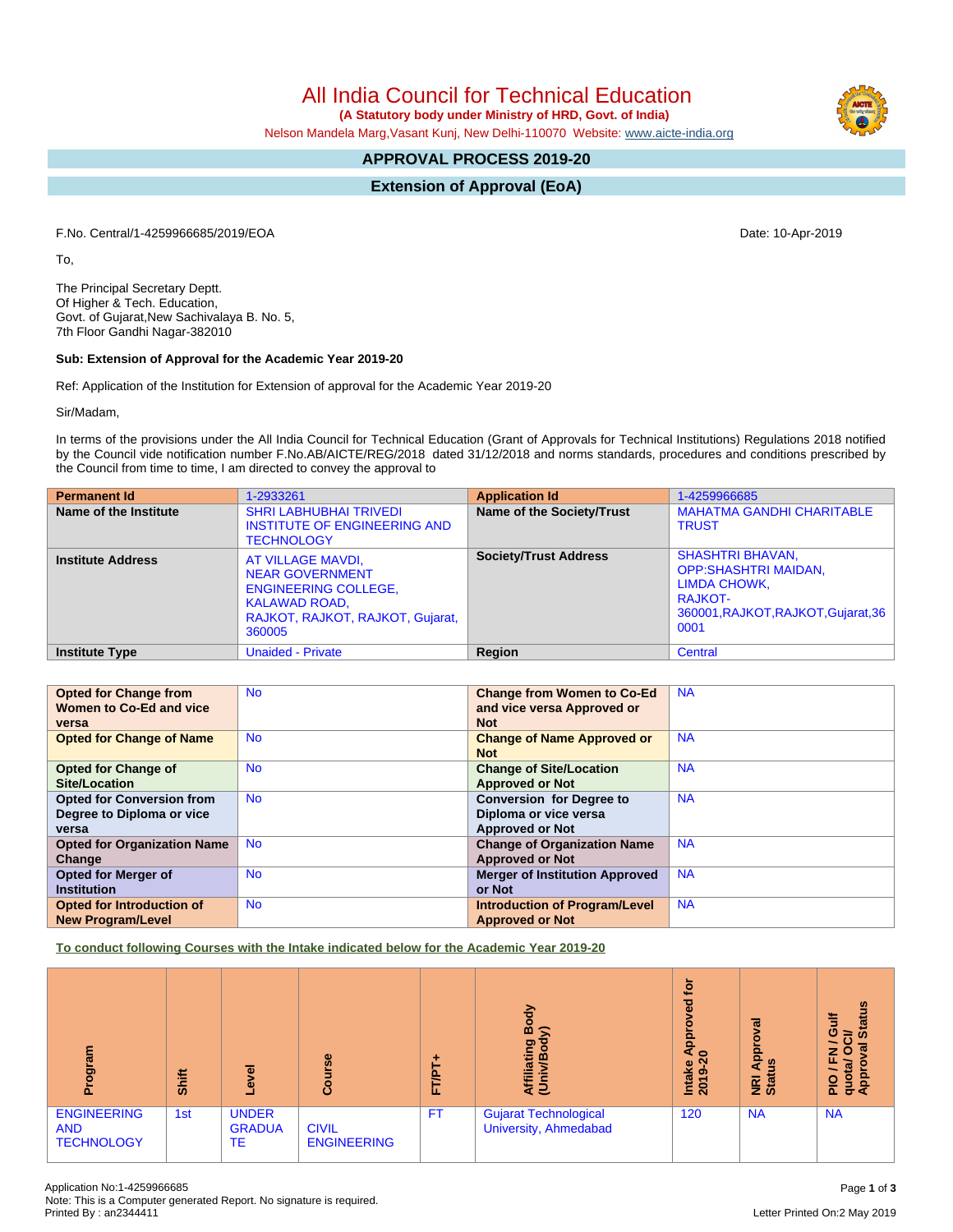| <b>ENGINEERING</b><br><b>AND</b><br><b>TECHNOLOGY</b> | 1st             | <b>UNDER</b><br><b>GRADUA</b><br>TE.       | <b>COMPUTER</b><br><b>SCIENCE AND</b><br><b>ENGINEERING</b> | <b>FT</b> | <b>Gujarat Technological</b><br>University, Ahmedabad | 60  | <b>NA</b> | <b>NA</b> |
|-------------------------------------------------------|-----------------|--------------------------------------------|-------------------------------------------------------------|-----------|-------------------------------------------------------|-----|-----------|-----------|
| <b>ENGINEERING</b><br><b>AND</b><br><b>TECHNOLOGY</b> | 1st             | <b>UNDER</b><br><b>GRADUA</b><br>TE.       | <b>MECHANICAL</b><br><b>ENGINEERING</b>                     | <b>FT</b> | <b>Gujarat Technological</b><br>University, Ahmedabad | 120 | <b>NA</b> | <b>NA</b> |
| <b>ENGINEERING</b><br><b>AND</b><br><b>TECHNOLOGY</b> | 1st             | <b>UNDER</b><br><b>GRADUA</b><br><b>TE</b> | <b>ELECTRICAL</b><br><b>ENGINEERING</b>                     | <b>FT</b> | <b>Gujarat Technological</b><br>University, Ahmedabad | 60  | <b>NA</b> | <b>NA</b> |
| <b>ENGINEERING</b><br><b>AND</b><br><b>TECHNOLOGY</b> | 2 <sub>nd</sub> | <b>DIPLOMA</b>                             | <b>MECHANICAL</b><br><b>ENGINEERING</b>                     | <b>FT</b> | <b>Gujarat Technological</b><br>University, Ahmedabad | 60  | <b>NA</b> | <b>NA</b> |
| <b>ENGINEERING</b><br><b>AND</b><br><b>TECHNOLOGY</b> | 2 <sub>nd</sub> | <b>DIPLOMA</b>                             | <b>CIVIL</b><br><b>ENGINEERING</b>                          | <b>FT</b> | <b>Gujarat Technological</b><br>University, Ahmedabad | 60  | <b>NA</b> | <b>NA</b> |
| <b>ENGINEERING</b><br><b>AND</b><br><b>TECHNOLOGY</b> | 2 <sub>nd</sub> | <b>DIPLOMA</b>                             | <b>ELECTRICAL</b><br><b>ENGINEERING</b>                     | <b>FT</b> | <b>Gujarat Technological</b><br>University, Ahmedabad | 60  | <b>NA</b> | <b>NA</b> |

+FT –Full Time,PT-Part Time

In case of any differences in content in this Computer generated Extension of Approval Letter, the content/information as approved by the Executive Council / General Council as available on the record of AICTE shall be final and binding.

Strict compliance of Anti-Ragging Regulation: - Approval is subject to strict compliance of provisions made in AICTE Regulation notified vide F. No. 37- 3/Legal/AICTE/2009 dated July 1, 2009 for Prevention and Prohibition of Ragging in Technical Institutions. In case Institution fails to take adequate steps to Prevent Ragging or fails to act in accordance with AICTE Regulation or fails to punish perpetrators or incidents of Ragging, it will be liable to take any action as defined under clause 9(4) of the said Regulation.

#### **It is mandatory to comply all the essential requirements as given in APH 2019-20(appendix 6)**

NOTE: If the State Government / UT / DTE / DME has a reservation policy for admission in Technical Education Institutes and the same is applicable to Private & Self-financing Technical Institutions, then the State Government / UT/ DTE / DME shall ensure that 10 % of Reservation for EWS would be operational from the Academic year 2019-20 without affecting the percentage reservations of SC/ST/OBC/General . However, this would not be applicable in the case of Minority Institutions referred to the clause (1) of Article 30 of **Constitution of India.**

> **Prof. A.P Mittal Member Secretary, AICTE**

Copy to:

- **1. The Director Of Technical Education\*\*, Gujarat**
- **2. The Registrar\*\*,** Gujarat Technological University, Ahmedabad
- **3. The Principal / Director,**

Shri Labhubhai Trivedi Institute Of Engineering And Technology At Village Mavdi, Near Government Engineering College, Kalawad Road, Rajkot, Rajkot, Rajkot, Gujarat,360005